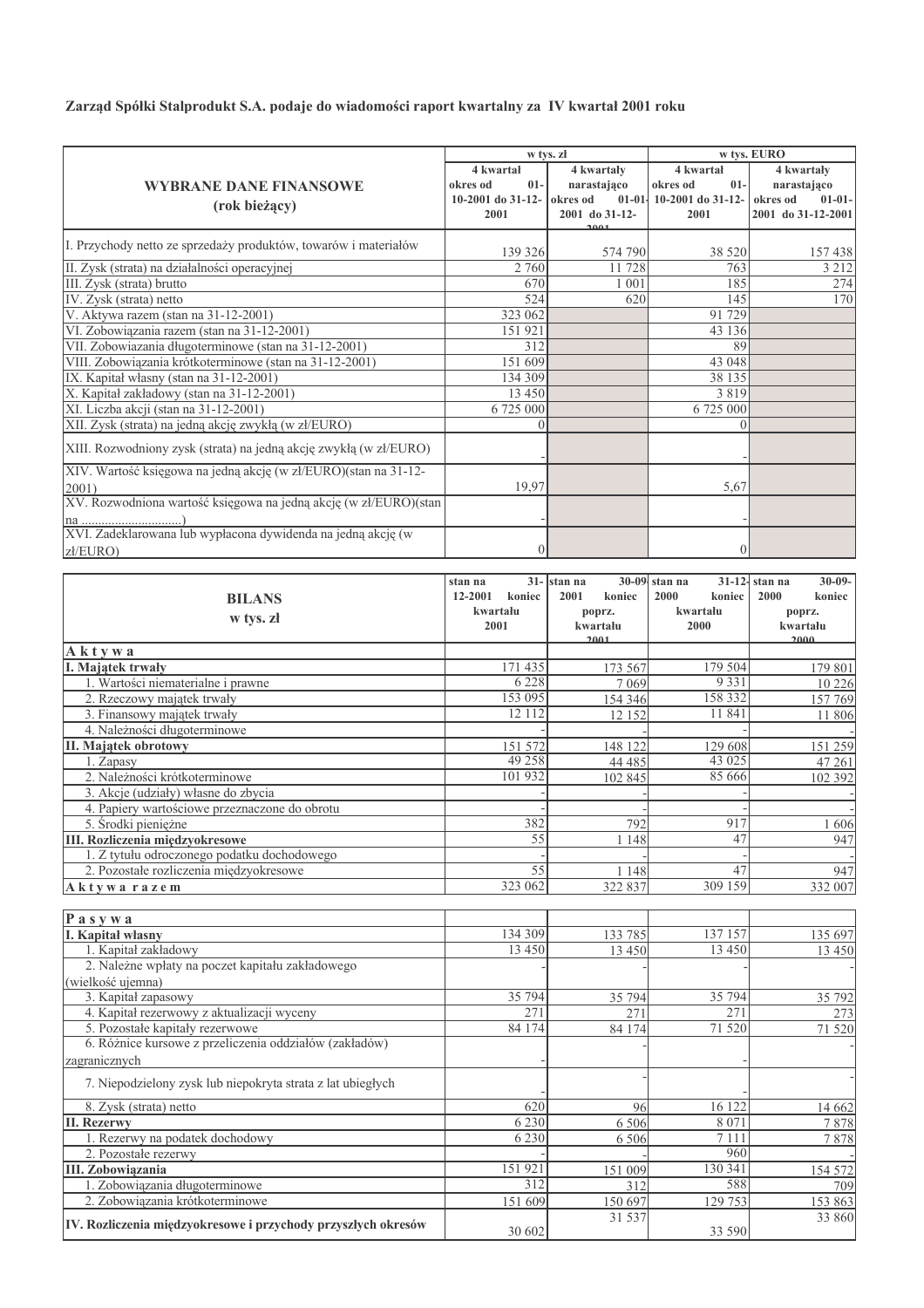| Pasywarazem                                                     | 323 062                   | 322 837                               | 309 159                          | 332 007                                       |
|-----------------------------------------------------------------|---------------------------|---------------------------------------|----------------------------------|-----------------------------------------------|
|                                                                 |                           |                                       |                                  |                                               |
| Wartość księgowa                                                | 134 309                   |                                       | 137 157                          |                                               |
| Liczba akcji                                                    | 6725000                   |                                       | 6 725 000                        |                                               |
| Wartość księgowa na jedną akcję (w zł)                          | 19,97                     |                                       | 20,40                            |                                               |
| Przewidywana liczba akcji                                       | 6 725 000                 |                                       | 6 725 000                        |                                               |
| Rozwodniona wartość księgowa na jedną akcję (w zł)              |                           |                                       |                                  |                                               |
|                                                                 |                           |                                       |                                  |                                               |
|                                                                 | $31 -$<br>stan na         | $30 - 09$<br>stan na                  | $31 - 12$<br>stan na             | $30 - 09 -$<br>stan na                        |
| ZOBOWIĄZANIA POZABILANSOWE                                      | 12-2001<br>koniec         | 2001<br>koniec                        | 2000<br>koniec                   | 2000<br>koniec                                |
|                                                                 | kwartału                  | poprz.                                | kwartału                         | poprz.<br>kwartału                            |
|                                                                 | 2001                      | kwartału<br>2001                      | 2000                             | 2000                                          |
| Zobowiązania pozabilansowe                                      |                           |                                       |                                  |                                               |
| a) łączna wartość udzielonych gwarancji i poręczeń, w tym:      |                           | 45 000                                |                                  | 14 300                                        |
|                                                                 | 24 000                    |                                       | 24 000                           |                                               |
| - na rzecz jednostek zależnych                                  | 24 000                    | 24 000                                | 24 000                           | 14 300                                        |
| - na rzecz jednostek stowarzyszonych                            |                           |                                       |                                  |                                               |
| - na rzecz jednostki dominującej                                |                           | 16 000                                |                                  |                                               |
| - na rzecz innych jednostek                                     |                           |                                       |                                  |                                               |
| b) pozostałe zobowiązania pozabilansowe (z tytułu)              |                           |                                       |                                  |                                               |
| Zobowiązania pozabilansowe, razem                               | 24 000                    | 45 000                                | 24 000                           | 14 300                                        |
|                                                                 |                           |                                       |                                  |                                               |
|                                                                 | 4 kwartał                 | 4 kwartały                            | 4 kwartał                        | 4 kwartały                                    |
| RACHUNEK ZYSKÓW I STRAT                                         | okres od<br>$01-$         | narastająco                           | okres od<br>$01-$                | narastająco                                   |
|                                                                 | 10-2001 do 31-12-<br>2001 | okres od<br>2001 do 31-12-            | 01-01- 10-2000 do 31-12-<br>2000 | okres od<br>$01 - 01 -$<br>2000 do 31-12-2000 |
|                                                                 |                           | 2001                                  |                                  |                                               |
| I. Przychody netto ze sprzedaży produktów, towarów i materiałów |                           | 574 790                               | 148 517                          | 679 856                                       |
|                                                                 | 139 326                   |                                       |                                  |                                               |
| 1. Przychody netto ze sprzedaży produktów                       | 109 725                   | 474 379                               | 125 304                          | 540 079                                       |
| 2. Przychody netto ze sprzedaży towarów i materiałów            |                           | 100 411                               |                                  | 139 777                                       |
|                                                                 | 29 601                    |                                       | 23 213                           |                                               |
| II. Koszty sprzedanych produktów, towarów i materiałów          |                           | 537 144                               |                                  | 616386                                        |
|                                                                 | 132 156                   |                                       | 135 209                          |                                               |
| 1. Koszt wytworzenia sprzedanych produktów                      | 102 860                   | 438 107                               | 113 037                          | 482721                                        |
| 2. Wartość sprzedanych towarów i materiałów                     | 29 29 6                   | 99 037                                | 22 172                           | 133 665                                       |
| III. Zysk (strata) brutto na sprzedaży (I-II)                   | 7 1 7 0                   | 37 646                                | 13 308                           | 63 470                                        |
| IV. Koszty sprzedaży                                            | 2 4 3 1                   | 10 030                                | 2 5 9 7                          | 10 5 8 5                                      |
| V. Koszty ogólnego zarządu                                      | 5977                      | 21 993                                | 6464                             | 23 4 4 6                                      |
| VI. Zysk (strata) na sprzedaży (III-IV-V)                       | $-1238$                   | 5 6 2 3                               | 4 2 4 7                          | 29 439                                        |
| VII. Pozostałe przychody operacyjne                             | 4 5 5 4                   | 8 3 7 6                               | 996                              | 3 2 4 0                                       |
| VIII. Pozostałe koszty operacyjne                               | 556                       | 2 2 7 1                               | 1670                             | 2 5 5 3                                       |
| IX. Zysk (strata) na działalności operacyjnej (VI+VII-VIII)     | 2 760                     | 11728                                 | 3 5 7 3                          | 30 126                                        |
| X. Przychody z akcji i udziałów w innych jednostkach            | 41                        | 41                                    |                                  |                                               |
|                                                                 |                           |                                       |                                  |                                               |
| XI. Przychody z pozostałego finansowego majątku trwałego        |                           |                                       |                                  |                                               |
| XII. Pozostałe przychody finansowe                              | 4598                      | 15 941                                | 3 2 5 8                          | 9 3 2 9                                       |
| XIII. Koszty finansowe                                          | 6729                      | 26 709                                | 5 3 9 9                          | 16 603                                        |
| XIV. Zysk (strata) na działalności gospodarczej (IX+X+XI+XII-   |                           |                                       |                                  |                                               |
| <b>XIII</b> )                                                   | 670                       | 1 0 0 1                               | 1 4 3 2                          | 22 852                                        |
| XV. Wynik zdarzeń nadzwyczajnych (XV.1. - XV.2.)                |                           |                                       |                                  |                                               |
| 1. Zyski nadzwyczajne                                           |                           |                                       |                                  |                                               |
| 2. Straty nadzwyczajne                                          |                           |                                       |                                  |                                               |
| XVI. Zysk (strata) brutto                                       | 670                       | 1 001                                 | 432                              | 22 852                                        |
| XVII. Podatek dochodowy                                         | 146                       | 381                                   | $-28$                            | 6730                                          |
| XVIII. Pozostałe obowiązkowe zmniejszenia zysku (zwiększenia    |                           |                                       |                                  |                                               |
| straty)                                                         |                           |                                       |                                  |                                               |
| XIX. Zysk (strata) netto                                        | 524                       | 620                                   | 1 4 6 0                          | 16 122                                        |
|                                                                 |                           |                                       |                                  |                                               |
| Zysk (strata) netto (za 12 miesięcy)                            | 620                       |                                       | 16 122                           |                                               |
| Średnia ważona liczba akcji zwykłych                            | 6 725 000                 |                                       | 6 725 000                        |                                               |
| Zysk (strata) na jedną akcję zwykłą (w zł)                      | 0,09                      |                                       | 2,40                             |                                               |
| Średnia ważona przewidywana liczba akcji zwykłych               | 6725000                   |                                       |                                  |                                               |
|                                                                 |                           |                                       |                                  |                                               |
| Rozwodniony zysk (strata) na jedną akcję zwykłą (w zł)          |                           |                                       |                                  |                                               |
|                                                                 |                           |                                       |                                  |                                               |
|                                                                 | 4 kwartał                 | 4 kwartały                            | 4 kwartał                        | 4 kwartały                                    |
| ZESTAWIENIE ZMIAN W KAPITALE WŁASNYM                            | $01-$<br>okres od         | narastająco                           | okres od<br>$01 -$               | narastająco                                   |
|                                                                 | 10-2001 do 31-12-<br>2001 | okres od<br>$01-01$<br>2001 do 31-12- | 10-2000 do 31-12-<br>2000        | okres od<br>$01 - 01 -$<br>2000 do 31-12-2000 |
|                                                                 |                           | 2001                                  |                                  |                                               |
| I. Stan kapitału własnego na początek okresu (BO)               | 133 785                   | 137 157                               | 135 697                          | 122 428                                       |
| a) zmiany przyjętych zasad (polityki) rachunkowości             |                           |                                       |                                  |                                               |
|                                                                 |                           |                                       |                                  |                                               |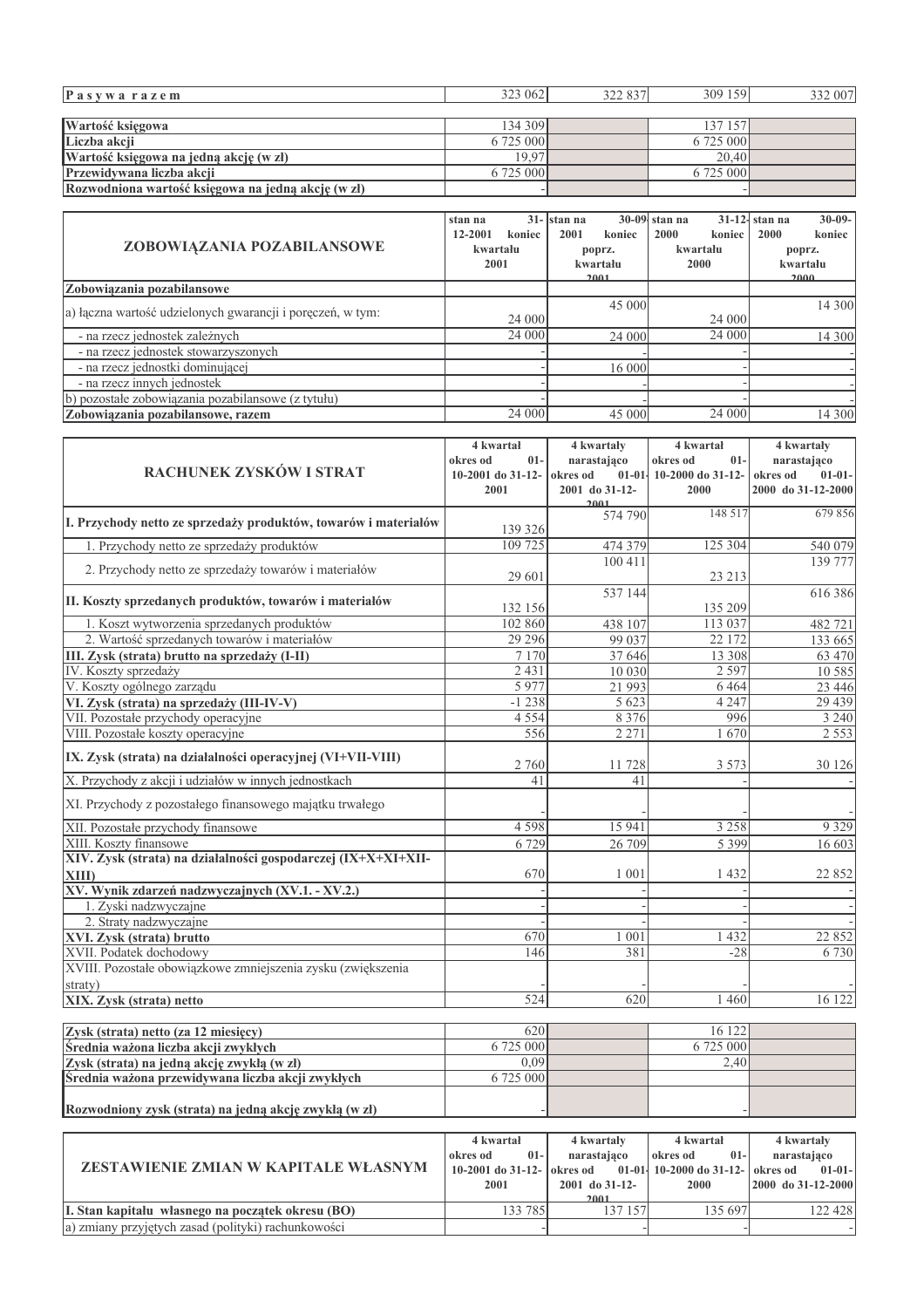| b) korekty błędów podstawowych<br>I.a. Stan kapitału własnego na początek okresu (BO), po                              |          |         |         |                     |
|------------------------------------------------------------------------------------------------------------------------|----------|---------|---------|---------------------|
| uzgodnieniu do danych porównywalnych                                                                                   | 133 785  | 137 157 | 135 697 | 122 428             |
| 1. Stan kapitału zakładowego na początek okresu                                                                        | 13 4 5 0 | 13 450  | 13 450  | 13 450              |
| 1.1. Zmiany stanu kapitału zakładowego                                                                                 |          |         |         |                     |
| a) zwiększenia (z tytułu)                                                                                              |          |         |         |                     |
| - emisji akcji                                                                                                         |          |         |         |                     |
|                                                                                                                        |          |         |         |                     |
| b) zmniejszenia (z tytułu)                                                                                             |          |         |         |                     |
| - umorzenia                                                                                                            |          |         |         |                     |
|                                                                                                                        |          |         |         |                     |
|                                                                                                                        | 13 450   | 13 450  | 13 450  | 13 450              |
| 1.2. Stan kapitału zakładowego na koniec okresu<br>2. Stan należnych wpłat na poczet kapitału zakładowego na           |          |         |         |                     |
| początek okresu                                                                                                        |          |         |         |                     |
|                                                                                                                        |          |         |         |                     |
| 2.1. Zmiana stanu należnych wpłat na poczet kapitału zakładowego                                                       |          |         |         |                     |
| a) zwiększenie                                                                                                         |          |         |         |                     |
| b) zmniejszenie<br>2.2. Stan należnych wpłat na poczet kapitału zakładowego na                                         |          |         |         |                     |
|                                                                                                                        |          |         |         |                     |
| koniec okresu                                                                                                          |          |         |         |                     |
| 3. Stan kapitału zapasowego na początek okresu                                                                         | 35 794   | 35 794  | 35 792  | 35 792              |
| 3.1. Zmiany stanu kapitału zapasowego                                                                                  |          |         |         | 2                   |
| a) zwiększenie (z tytułu)                                                                                              |          |         |         | 2                   |
| - emisji akcji powyżej wartości nominalnej                                                                             |          |         |         |                     |
| - z podziału zysku (ustawowo)                                                                                          |          |         |         |                     |
|                                                                                                                        |          |         |         |                     |
| - z podziału zysku (ponad wymaganą ustawowo minimalną wartość)                                                         |          |         |         |                     |
| - z likwidacji przeszacowania śr. trwałych                                                                             |          |         |         | 2                   |
|                                                                                                                        |          |         |         |                     |
| b) zmniejszenie (z tytułu)                                                                                             |          |         |         |                     |
| - pokrycia straty                                                                                                      |          |         |         |                     |
|                                                                                                                        |          |         |         |                     |
| 3.2. Stan kapitału zapasowego na koniec okresu                                                                         | 35 794   | 35 794  | 35 794  | 35 794              |
| 4. Stan kapitału rezerwowego z aktualizacji wyceny na początek                                                         |          |         |         |                     |
| okresu                                                                                                                 | 271      | 271     | 273     | 273                 |
|                                                                                                                        |          |         |         |                     |
| 4.1. Zmiany stanu kapitału rezerwowego z aktualizacji wyceny                                                           |          |         | -2      | $-2$                |
| a) zwiększenie (z tytułu)                                                                                              |          |         |         |                     |
| b) zmniejszenie (z tytułu)                                                                                             |          |         |         |                     |
| - sprzedaży i likwidacji środków trwałych                                                                              |          |         |         | 2<br>$\overline{c}$ |
|                                                                                                                        |          |         |         |                     |
| 4.2. Stan kapitału rezerwowego z aktualizacji wyceny na koniec                                                         |          |         |         |                     |
| okresu                                                                                                                 | 271      | 271     | 271     | 271                 |
|                                                                                                                        |          |         |         |                     |
| 5. Stan pozostałych kapitałów rezerwowych na początek okresu                                                           | 84 174   | 71 520  | 71 520  | 66 450              |
| 5.1. Zmiany stanu pozostałych kapitałów rezerwowych                                                                    |          | 12 654  |         | 5 0 7 0             |
| a) zwiększenie (z tytułu)                                                                                              |          | 12 654  |         | 5 0 7 0             |
| - podział zysku                                                                                                        |          | 12 654  |         | 5 0 7 0             |
|                                                                                                                        |          |         |         |                     |
| b) zmniejszenie (z tytułu)                                                                                             |          |         |         |                     |
|                                                                                                                        |          |         |         |                     |
|                                                                                                                        |          |         |         |                     |
|                                                                                                                        | 84 174   | 84 174  | 71 520  | 71 520              |
| 5.2. Stan pozostałych kapitałów rezerwowych na koniec okresu<br>6. Różnice kursowe z przeliczenia oddziałów (zakładów) |          |         |         |                     |
| zagranicznych                                                                                                          |          |         |         |                     |
| 7. Stan niepodzielonego zysku lub niepokrytej straty z lat ubiegłych                                                   |          |         |         |                     |
| na początek okresu                                                                                                     |          | 16 122  |         | 6 4 6 3             |
|                                                                                                                        |          |         |         |                     |
| 7.1. Stan niepodzielonego zysku z lat ubiegłych na początek okresu                                                     |          | 16 122  |         | 6 4 6 3             |
| a) zmiany przyjętych zasad (polityki) rachunkowości                                                                    |          |         |         |                     |
| b) korekty błędów podstawowych                                                                                         |          |         |         |                     |
|                                                                                                                        |          |         |         |                     |
| 7.2. Stan niepodzielonego zysku z lat ubiegłych, na początek okresu,                                                   |          |         |         |                     |
| po uzgodnieniu do danych porównywalnych                                                                                | 96       | 16 122  | 14 6 62 | 6463                |
| a) zwiększenie (z tytułu)                                                                                              |          |         |         |                     |
| - podziału zysku                                                                                                       |          |         |         |                     |
|                                                                                                                        |          |         |         |                     |
| b) zmniejszenie (z tytułu)                                                                                             |          | 16 122  |         | 6 4 6 3             |
|                                                                                                                        |          | 16 122  |         | 6463                |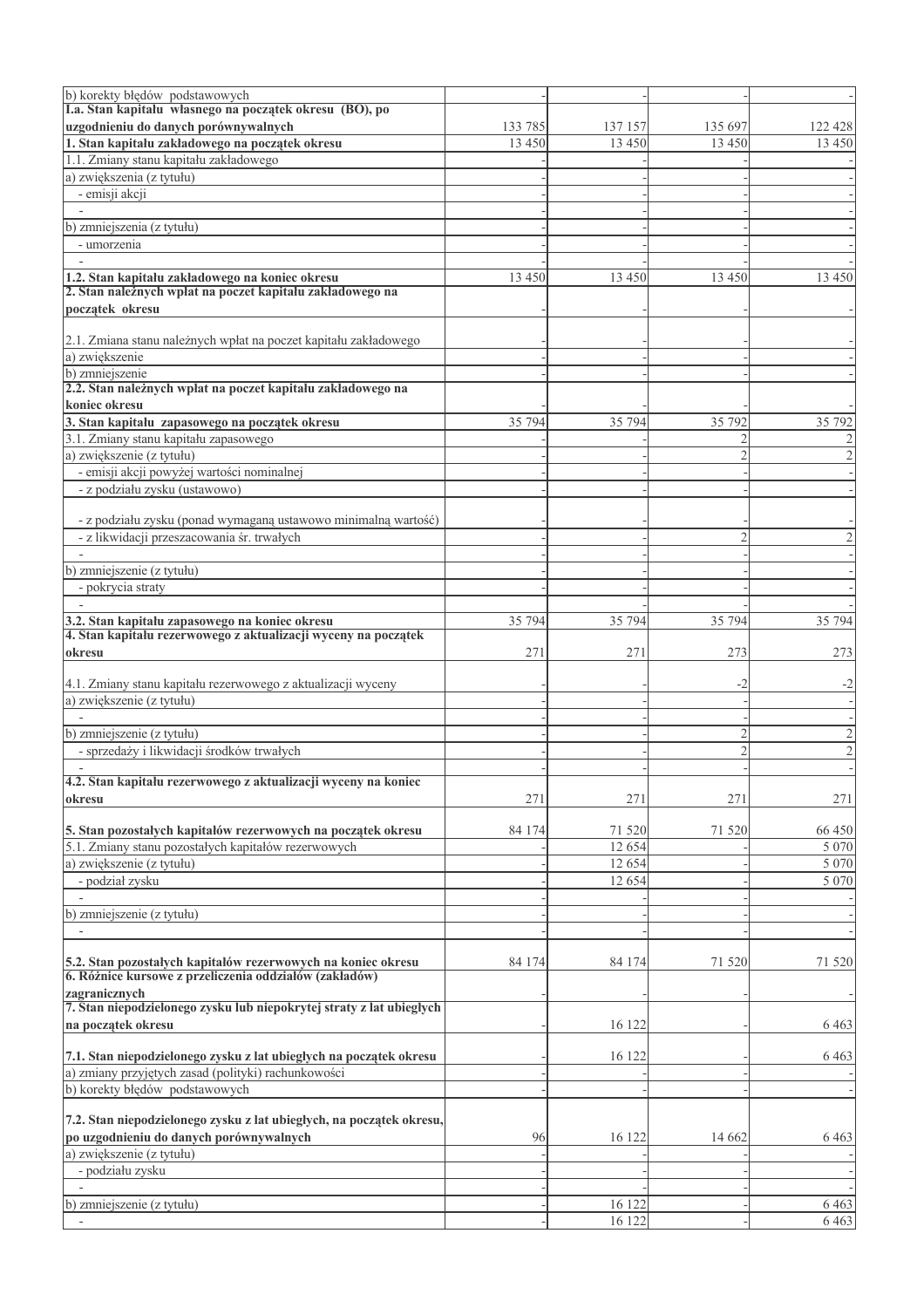| 7.3. Stan niepodzielonego zysku z lat ubiegłych na koniec okresu                                                              |                                |                           |                                 |                           |
|-------------------------------------------------------------------------------------------------------------------------------|--------------------------------|---------------------------|---------------------------------|---------------------------|
| 7.4. Stan niepokrytej straty z lat ubiegłych na początek okresu                                                               |                                |                           |                                 |                           |
| a) zmiany przyjętych zasad (polityki) rachunkowości                                                                           |                                |                           |                                 |                           |
| b) korekty błędów podstawowych                                                                                                |                                |                           |                                 |                           |
|                                                                                                                               |                                |                           |                                 |                           |
| 7.5. Stan niepokrytej straty z lat ubiegłych na początek okresu, po                                                           |                                |                           |                                 |                           |
| uzgodnieniu do danych porównywalnych<br>a) zwiększenie (z tytułu)                                                             |                                |                           |                                 |                           |
| - przeniesienia straty do pokrycia                                                                                            |                                |                           |                                 |                           |
|                                                                                                                               |                                |                           |                                 |                           |
| b) zmniejszenie (z tytułu)                                                                                                    |                                |                           |                                 |                           |
|                                                                                                                               |                                |                           |                                 |                           |
|                                                                                                                               |                                |                           |                                 |                           |
| 7.6. Stan niepokrytej straty z lat ubiegłych na koniec okresu<br>7.7. Stan niepodzielonego żysku lub niepokrytej straty z lat |                                |                           |                                 |                           |
| ubiegłych na koniec okresu                                                                                                    | 96                             |                           | 14 6 62                         |                           |
| 8. Wynik netto                                                                                                                | 524                            | 620                       | 1460                            | 16 122                    |
| a) zysk netto                                                                                                                 | 524                            | 620                       | 1460                            | 16 122                    |
| b) strata netto                                                                                                               |                                |                           |                                 |                           |
| II. Stan kapitału własnego na koniec okresu (BZ)                                                                              | 134 309                        | 134 309                   | 137 157                         | 137 157                   |
|                                                                                                                               |                                |                           |                                 |                           |
| RACHUNEK PRZEPŁYWU ŚRODKÓW                                                                                                    | 4 kwartał<br>okres od<br>$01-$ | 4 kwartały<br>narastająco | 4 kwartał<br>okres od<br>$01 -$ | 4 kwartały<br>narastająco |
|                                                                                                                               | 10-2001 do 31-12-              | okres od                  | 01-01-10-2000 do 31-12-         | okres od<br>$01 - 01 -$   |
| PIENIĘŻNYCH                                                                                                                   | 2001                           | 2001 do 31-12-            | 2000                            | 2000 do 31-12-2000        |
| A. Przepływy pieniężne netto z działalności operacyjnej (I+/-II) -                                                            |                                | 2001                      |                                 |                           |
| metoda pośrednia                                                                                                              | 4739                           | 24 019                    | 11 408                          | 13 5 95                   |
| I. Zysk (strata) netto                                                                                                        | 524                            | 620                       | 1 4 6 0                         | 16 122                    |
| <b>II. Korekty razem</b>                                                                                                      | 4 2 1 5                        | 23 399<br>24 4 9 6        | 9 9 4 8<br>6 6 0 4              | $-2527$                   |
| 1. Amortyzacja<br>2. (Zyski) straty z tytułu różnic kursowych                                                                 | 5 1 6 6                        | $-1,506$                  | $-1365$                         | 24 5 65<br>$-1365$        |
| 3. Odsetki i dywidendy                                                                                                        | 2 1 6 8                        | 10832                     | 2 6 3 3                         | 6918                      |
| 4. (Zysk) strata z tytułu działalności inwestycyjnej                                                                          | $-3009$                        | $-2952$                   | 175                             | 246                       |
| 5. Zmiana stanu pozostałych rezerw                                                                                            |                                | $-960$                    | 960                             | 960                       |
| 6. Podatek dochodowy (wykazany w rachunku zysków i strat)                                                                     | 147                            | 381                       | $-28$                           | 6 7 3 0                   |
| 7. Podatek dochodowy zapłacony                                                                                                | $-849$                         | $-1263$                   | $-740$                          | $-6502$                   |
| 8. Zmiana stanu zapasów                                                                                                       | $-4772$                        | $-6233$                   | 4 2 3 7                         | 6 2 2 3                   |
| 9. Zmiana stanu należności                                                                                                    | 1 3 3 7                        | $-16267$                  | 16 726                          | $-24503$                  |
| 10. Zmiana stanu zobowiązań krótkoterminowych (z wyjątkiem                                                                    |                                |                           |                                 |                           |
| pożyczek i kredytów)<br>11. Zmiana stanu rozliczeń międzyokresowych                                                           | 3869<br>224                    | 19 867<br>30              | $-19929$<br>904                 | $-14147$<br>46            |
| 12. Zmiana stanu przychodów przyszłych okresów                                                                                | $-1066$                        | $-3026$                   | $-274$                          | $-1943$                   |
| 13. Pozostałe korekty                                                                                                         |                                |                           | 45                              | 245                       |
| B. Przepływy pieniężne netto z działalności inwestycyjnej (I-II)                                                              |                                |                           |                                 |                           |
| I. Wpływy z działalności inwestycyjnej                                                                                        | 275<br>3 5 4 5                 | $-13117$<br>4 4 8 2       | $-5776$<br>1103                 | $-34673$<br>1 3 5 3       |
|                                                                                                                               |                                |                           |                                 |                           |
| 1. Sprzedaż składników wartości niematerialnych i prawnych                                                                    | 3 0 9 1                        | 3 0 9 1                   |                                 |                           |
| 2. Sprzedaż składników rzeczowego majątku trwałego                                                                            | 275                            | 717                       | 64                              | 126                       |
| 3. Sprzedaż składników finansowego majątku trwałego, w tym:                                                                   | 41                             | 41                        |                                 |                           |
| - w jednostkach zależnych                                                                                                     | 41                             | 41                        |                                 |                           |
| - w jednostkach stowarzyszonych                                                                                               |                                |                           |                                 |                           |
| - w jednostce dominującej                                                                                                     |                                |                           |                                 |                           |
| 4. Sprzedaż papierów wartościowych przeznaczonych do obrotu                                                                   |                                |                           |                                 |                           |
| 5. Spłata udzielonych pożyczek długoterminowych                                                                               |                                |                           |                                 |                           |
| 6. Otrzymane dywidendy                                                                                                        |                                |                           |                                 |                           |
| 7. Otrzymane odsetki<br>8. Pozostałe wpływy                                                                                   | 59<br>79                       | 633                       | 872<br>167                      | 872<br>355                |
| II. Wydatki z tytułu działalności inwestycyjnej                                                                               | $-3270$                        | $-17599$                  | $-6879$                         | $-36026$                  |
| 1. Nabycie składników wartości niematerialnych i prawnych                                                                     |                                |                           |                                 |                           |
| 2. Nabycie składników rzeczowego majątku trwałego                                                                             | $-3270$                        | $-453$<br>$-15646$        | $-30$<br>$-6769$                | $-2488$<br>$-33156$       |
| 3. Nabycie składników finansowego majątku trwałego, w tym:                                                                    |                                |                           |                                 |                           |
|                                                                                                                               |                                | $-312$                    | $-80$                           | $-382$                    |
| - w jednostkach zależnych<br>- w jednostkach stowarzyszonych                                                                  |                                | $-312$                    | $-80$                           | $-382$                    |
| - w jednostce dominującej                                                                                                     |                                |                           |                                 |                           |
|                                                                                                                               |                                |                           |                                 |                           |